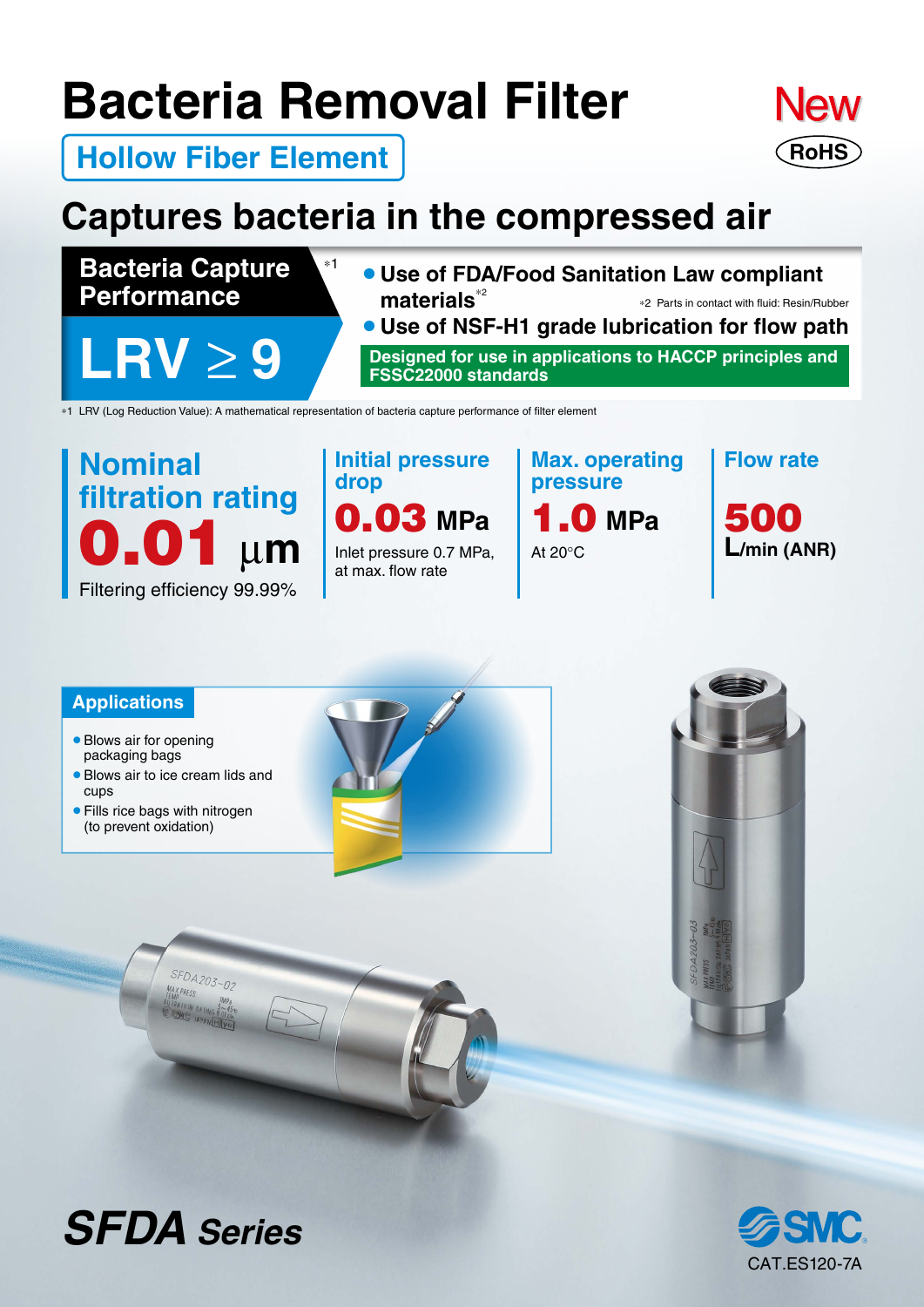# **RoHS Bacteria Removal Filter Hollow Fiber Element** *SFDA Series*

**How to Order**



### **Relationship between Operating Temperature and Max. Operating Pressure**



### **Specifications**

| Model                                          |                           | SFDA203                                              |  |
|------------------------------------------------|---------------------------|------------------------------------------------------|--|
| Port size                                      |                           | Rc1/4, NPT1/4, G1/4, Rc3/8, NPT3/8, G3/8             |  |
| <b>Fluid</b>                                   |                           | Air (Nitrogen)                                       |  |
| <b>Rated flow</b>                              |                           | 500 L/min (ANR)*1                                    |  |
| Nominal filtration rating*2                    |                           | 0.01 um (99.99%)*5                                   |  |
| Operating pressure range*3                     |                           | -100 kPa to 1.0 MPa (For nitrogen: 0.99 MPa)         |  |
| <b>Operating temperature</b>                   |                           | 5 to $45^{\circ}$ C                                  |  |
| Initial pressure drop                          |                           | 0.03 MPa (Inlet pressure 0.7 MPa, at max. flow rate) |  |
| Element proof differential pressure*4          |                           | 0.5 MPa                                              |  |
| <b>Proof pressure</b>                          |                           | 1.5 MPa                                              |  |
| <b>Element life</b>                            |                           | 1 year, or when the pressure drop reaches 0.1 MPa    |  |
| Materials of<br>parts in contact<br>with fluid | <b>Metal parts</b>        | Stainless steel                                      |  |
|                                                | <b>Resin/Rubber parts</b> | Materials compliant with FDA/Food Sanitation Law     |  |
|                                                | Lubrication oil           | NSF-H1 grade                                         |  |
| Weight                                         | Port size 1/4             | 450 g                                                |  |
|                                                | Port size 3/8             | 430 g                                                |  |

∗1 Maximum flow rate at inlet pressure 0.7 MPa and pressure drop 0.03 MPa

∗2 Measured under SMC's specified conditions

∗3 The maximum operating pressure varies depending on temperature. Refer to the graph that shows the relationship between the operating temperature and maximum operating pressure on the left.

- ∗4 This means that the element does not break at 0.5 MPa. See "Specific Product Precautions." ∗5 The bacteria removal filter is intended to filter solid particles. It is not suitable for the separation
- of water and oil.

**Bacteria removal performance (bacteria capture performance of filter element) LRV** ≥ **9** For example, this value indicates that 4 billion pieces of bacteria are reduced to 0 after passing through the filter. Refer to the equation below for details.

LRV (Log Reduction Value) indicates the bacteria capture performance.

**LRV** = Log<sub>10</sub>  $\frac{A: 4.7 \times 10^9}{B: 1^{*1}} = 9.7$ A: Total number of test bacteria applied upstream of the filter

**B**: Total number of test bacteria after passing through the filter (downstream) \*1 When the number of bacteria contained in the filtrate is 0, substitute 1.

[Demonstrated by a third-party research institution (Test reference report No.: 2019D-BT-548)] This does not guarantee that all bacteria will be removed. Not for eliminating the virus. This is the data evaluated based on JIS K 3835.



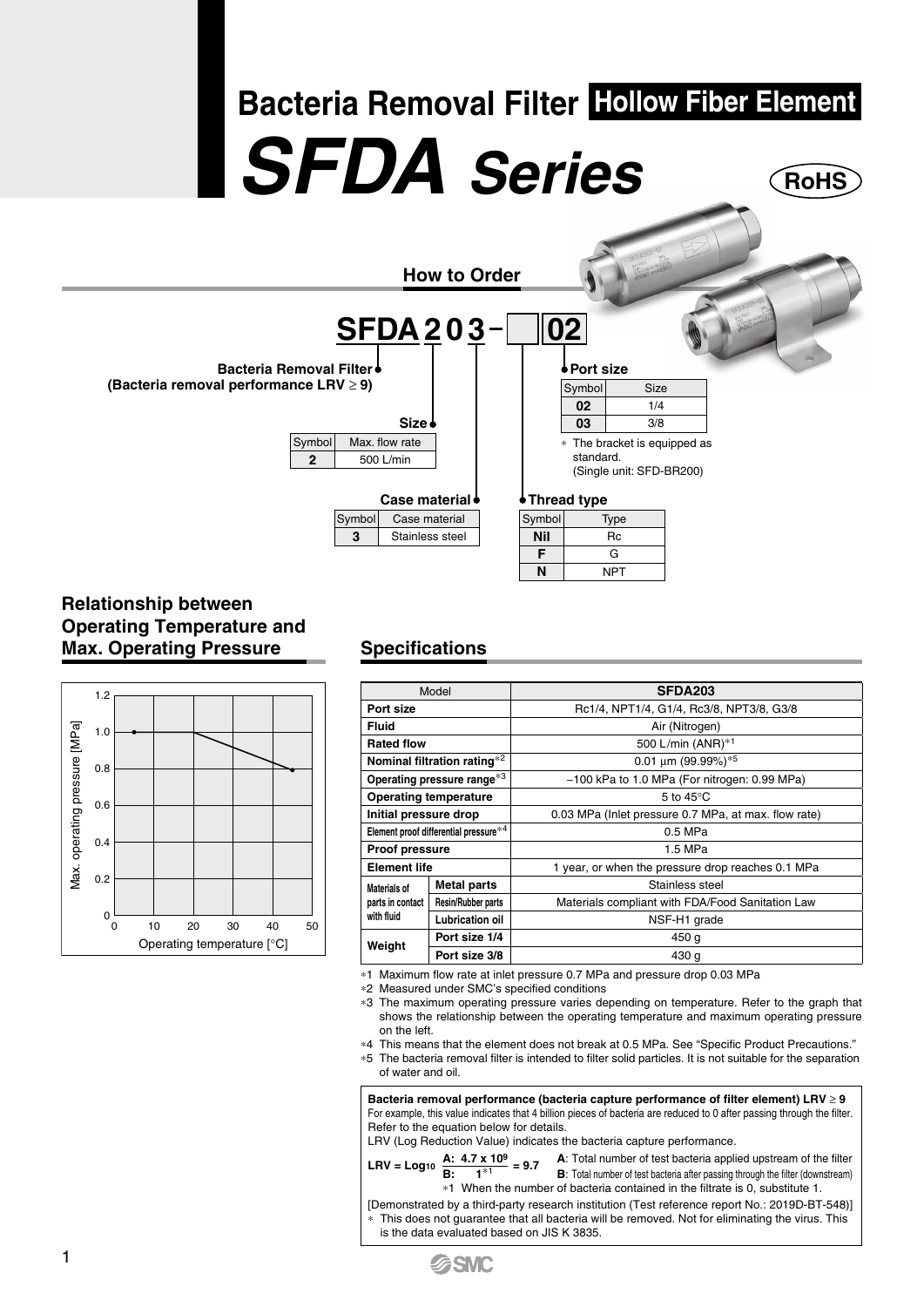### **Bacteria Removal Filter Hollow Fiber Element** *SFDA Series*

### **Flow Rate Characteristics**



### **Construction**

### **SFDA203-02/03**



| No.          | Description | Material           | <b>Note</b> |
|--------------|-------------|--------------------|-------------|
|              | Case        | Stainless steel    |             |
| $\mathbf{2}$ | Cover       | Stainless steel    |             |
| 3            | Element     | PC, Polyolefin, PU |             |
| 4            | O-ring      | <b>FKM</b>         |             |
| 5            | O-ring      | <b>FKM</b>         |             |

#### **Component Parts Component Parts Replacement Parts**

| Description        | Part no.   | Set description               |
|--------------------|------------|-------------------------------|
| <b>Element set</b> | SFDA-EL200 | $(3)(4)(5)$ (With 3 O-rings)  |
| <b>Bracket</b>     | SFD-BR200  | Material: Stainless steel 304 |

### **Dimensions**

### **SFDA203-02/03**

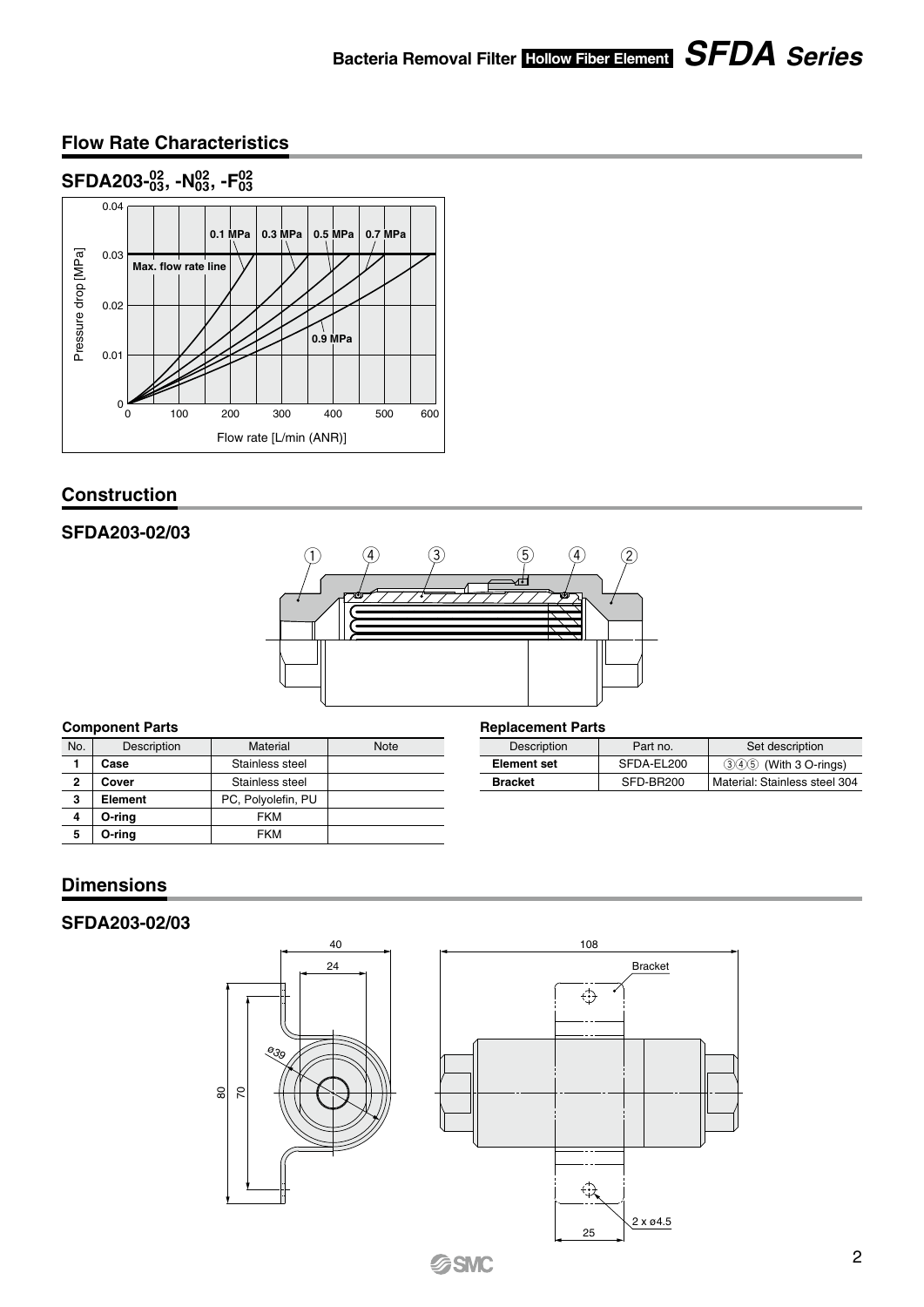

## *SFDA Series* **Specific Product Precautions 1**

**Be sure to read this before handling the products. Refer to the back cover for safety instructions. For air preparation equipment precautions, refer to the "Handling Precautions for SMC Products" and the "Operation Manual" on the SMC website: https://www.smcworld.com**

#### **Selection**

### **Warning**

- **1. Do not select a model exceeding specification ranges and carefully consider the purpose of use, required specifications, and operating conditions, such as fluid, pressure, flow rate, nominal filtration rating, and environment.**
- **2. The product is not certified under the High Pressure Gas Safety law, so for nitrogen, its maximum operating pressure will be 0.99 MPa (gauge pressure).**
- **3. The product is provided for use in manufacturing industries. Contact us beforehand if the product will be used in an application such as a caisson shield, breathing, food (other than air-blowing), and/or medical treatment that affects the human body directly or indirectly.**
- **4. The product removes and reduces bacteria contained in the compressed air. Bacterial removal refers to the effect of reducing bacteria. It does not mean that all bacteria are eliminated. Not for eliminating the virus.**

**LRV (Log Reduction Value) is a mathematical representation that was obtained from the test (evaluation based on JIS K 3835) using test bacteria (Brevundimonas diminuta).**

- **5. The product is assembled and packaged in a clean room environment but does not adhere to the sanitation control procedures for the use in food and medical industries.**
- **6. If the compressed air includes ozone, do not use it since it may damage the product or cause malfunction.**

#### **Mounting**

### **Warning**

### **1. Operation manual**

Install the products and operate them only after reading the operation manual carefully and understanding its contents. Also, keep the manual where it can be referred to as necessary.

### **2. Flushing**

Flush the piping line before using the product for the first time and after it has been replaced. Also, if piping, etc., is to be connected, flush (air blow) before using this product for the first time and after the element has been replaced in order to reduce the effects of the dust generated from the connection, etc. Flushing the line is also required to eliminate contamination resulting from the installation of piping lines. Therefore, be sure to flush the line before running the system. Make sure all mounting parts are secure before use.

### **Caution**

3

**1. Connect the piping in accordance with the flow direction marked on the case.**

If connected in reverse, the element could break.

#### **2. Mounting orientation does not affect the performance.**

### **Caution on Installation**

### **A** Caution

- **1. If the pressure difference (pressure drop) between the inlet and the outlet exceeds 0.1 MPa, it can cause damage to the product.**
- **2. Do not install the product in a place where it can be affected by a pulsation (including surge pressure) of over 0.1 MPa.**
- **3. Use caution regarding the particles that may be emitted from the outlet side of pneumatic equipment.**

The installation of pneumatic equipment on the outlet side can deteriorate the cleanliness because a particle will be generated from the equipment.

The mounting position of the pneumatic equipment needs to be considered.

- **4. Set the air flow capacity with an initial pressure drop of 0.03 MPa or less. If the initial pressure drop is set to be high, its life will be shortened due to clogging.**
- **5. Generally, the following pollutant particles are contained in compressed air.**

**[Pollutant particle substances contained in the compressed air]**

- · Moisture (drainage)
- · Dusts and particles which are in the surrounding air
- · Deteriorated oil which is discharged from the compressor
- · Solid foreign matter such as rust and/or oil in the piping
- 1) The SFDA series is not compatible with compressed air which contains fluids such as water and/or oil.
- 2) Install a dryer (IDF, IDG, ID series), line filter (AFF-D series), mist separator (AM series), micro mist separator (AMD series), super mist separator (AME series), or odor removal filter (AMF series), etc., for the source of the air for the SFDA series.

#### **6. Using with a flow-rate much higher than its specification could lead to exceeding the differential pressure the product can resist.**

Use the product within its specifications. Also, take care about the replacement period of the product, taking into consideration that the differential pressure of the filter will increase over time.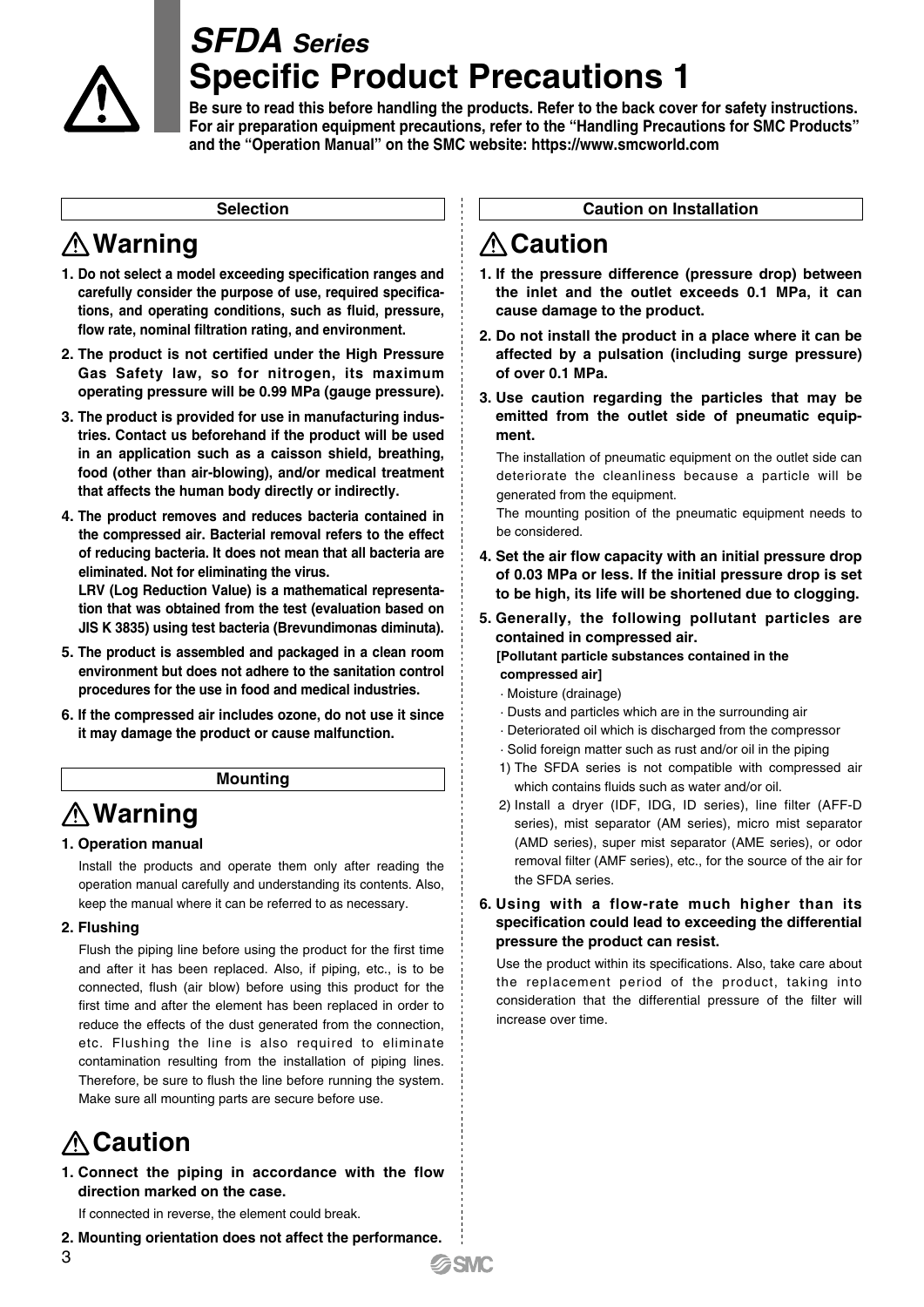

## *SFDA Series* **Specific Product Precautions 2**

**Be sure to read this before handling the products. Refer to the back cover for safety instructions. For air preparation equipment precautions, refer to the "Handling Precautions for SMC Products" and the "Operation Manual" on the SMC website: https://www.smcworld.com**

#### **Piping**

### **Caution**

### **1. Unpacking the sealed package**

Since the filter is sealed in an antistatic double bag, the inner package should be unpacked in a clean atmosphere (such as a clean room).

- **2. When piping, apply a wrench to the width across flats of the connection port to prevent rotation.**
- **3. Always tighten threads with the proper tightening torque.**

When attaching fittings to the product, tighten with the proper tightening torque shown below.

| Material |     | Thread size   Tightening torque [N·m] |
|----------|-----|---------------------------------------|
| Metal    | 1/4 | 12 to 14                              |
|          | 3/8 | 22 to 24                              |

**4. Check the arrow mark on the case which shows the flow direction to connect the IN and OUT ports correctly.**

If connected in reverse, the element could break.

### **Maintenance**

### **Warning**

- **1. Perform maintenance and inspection according to the procedures indicated in the operation manual. If handled improperly, malfunction or damage of machinery and equipment may occur.**
- **2. When removing the product, exhaust the air and ensure the air is released to atmosphere before removing it.**
- **3. When the element comes to the end of its life, immediately replace it with a new filter or replacement element.**

#### — **Life of element** —

The life of the element ends when either of the following two conditions occurs.

- 1) After 1 year of usage has elapsed.
- 2) When the pressure drop reaches 0.1 MPa even though the operating period has been less than 1 year

### **Operating Environment**

### **Warning**

#### **1. Do not operate under the conditions listed below due to a risk of malfunction.**

In locations containing corrosive gases, organic solvents, and chemical solutions, or in locations in which these elements are likely to adhere to the equipment

In locations in which sea water, water, or water steam could come in contact with the equipment

In locations that are exposed to direct sunlight (Shield the equipment from sunlight to prevent its resin material from ultraviolet ray degradation or overheating.)

In locations that have a heat source and poor ventilation (Shield the equipment from heat sources to protect it from softening degradation due to radiated heat.)

In locations that are exposed to shocks and vibrations In locations with high humidity or large amounts of dust

### **2. When the product is used for blowing, use caution to prevent the work from being damaged by entrained air from the surrounding area.**

If compressed air is used for air blow, compressed air blowing out from the blow nozzle may entrain foreign matter (solid particles and liquid particles) floating in the ambient air, blowing it against the workpieces and causing adhesion. Therefore, sufficient precautions must be taken about the ambient environment.